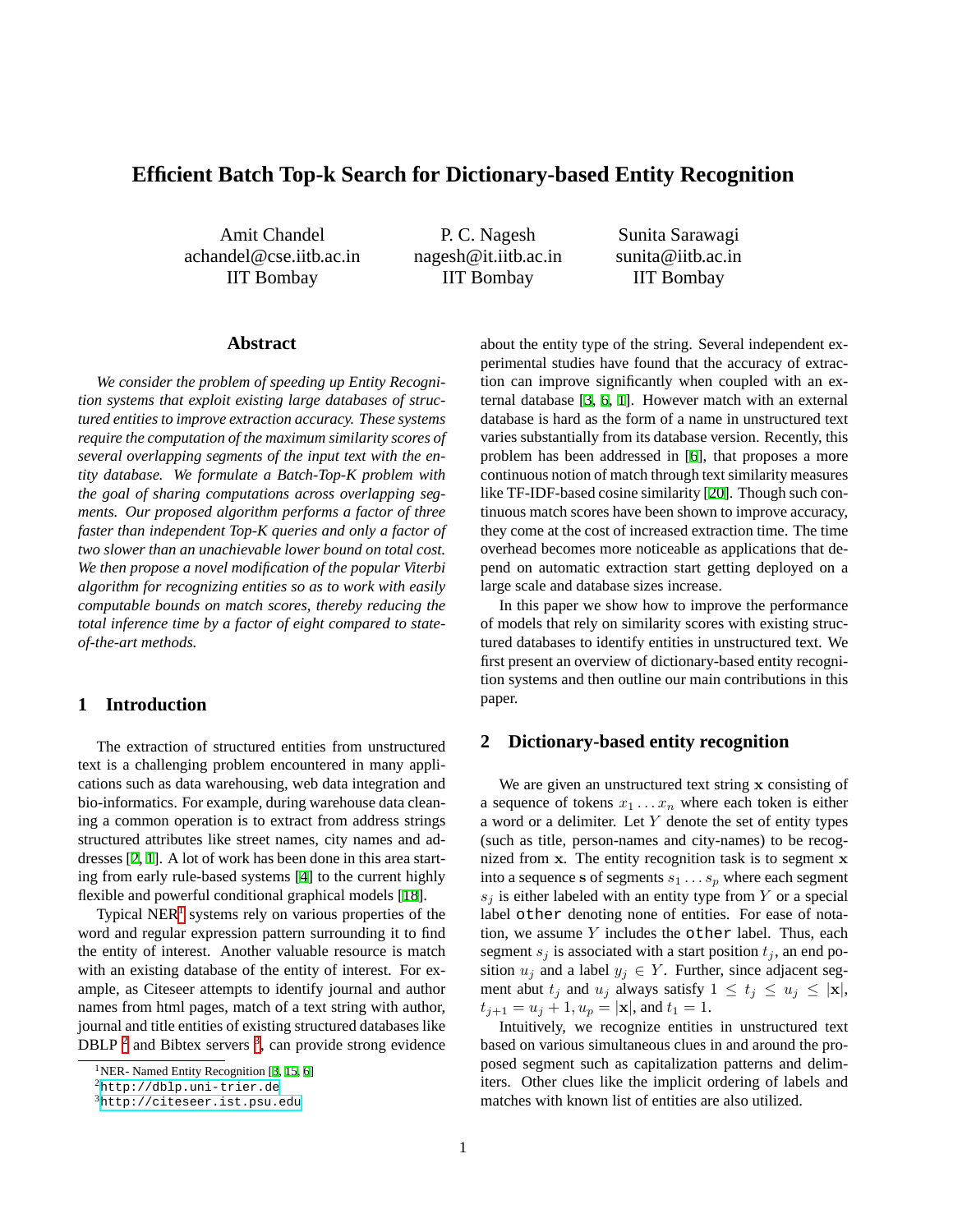A number of methods have been proposed [[14,](#page-9-8) [10](#page-9-9), [17](#page-9-10), [2,](#page-9-0) [11](#page-9-11), [18](#page-9-3), [6,](#page-9-6) [15](#page-9-5)] to exploit all these clues in a combined manner to extract the entity of interest. We describe a state-of-theart method for extraction called a semi-Markov model that is elegant, provides high accuracy and is flexible enough to include a diverse set of clues. In this model each segment  $s_j = (t_j, u_j, y)$  is associated with a set of features that capture various properties of the segment when it is assigned a label  $y$  and its previous segment is assigned label  $y'$ . Thus, features are real-valued functions of the form:  $g(y, y', \mathbf{x}, t_j, u_j)$  and each segment is associated with several such feature functions  $g^1 \dots g^v$ . During training each feature  $g^k$  is assigned a weight  $w^k$  that intuitively captures the importance of the feature. Details of the training process are not relevant to this work.

**Examples of features:** We present some examples of common features.

First word of author names is capitalized:  $g^{7}(y, y', \mathbf{x}, t, u)$  =  $\llbracket x_t$  is capitalized $\rrbracket \cdot \llbracket y = \text{Author} \rrbracket$ 

The token following titles is a dot:  $g^{8}(y, y', \mathbf{x}, t, u) = \llbracket x_{u+1} \text{ is dot} \rrbracket \cdot \llbracket y = \text{Title} \rrbracket$ 

The Title segment is just before the Journal segment:  $g^{11}(y, y', \mathbf{x}, t, u) = ||y$  is Journal $|| \cdot ||y'| =$  Title

Author segments consist of two capitalized initials and a capitalized word:  $g^{12}(y, y', \mathbf{x}, 3, 5) = \left[ \begin{matrix} x_3x_4x_5 \approx X, X, Xx + \end{matrix} \right]$ .  $[y_i = \text{Author}]$ 

The maximum TF-IDF match of a author segment with an entry in the personDB database:  $g^{18}(y, y', \mathbf{x}, 3, 5)$  =  $\max_{\mathbf{r} \in \text{personDB}} \text{TF-IDF}(x_3x_4x_5, \mathbf{r}).[y = \text{Author}]\}$ 

In this set the first four features are boolean whereas the last one returns continuous values between 0 and 1. More importantly, the first four are typical entity recognition features that can be computed efficiently by simply considering a small neighbourhood of tokens around the segment boundary  $(t, u)$ . In contrast, the last one requires us to find the person name entry that has the maximum TF-IDF similarity score over the database of people names. If the database, gets large, we can expect the computation of this feature to require significantly more time than the other four features. In general, one can define features corresponding to Top-K such matches and not just the maximum.

**Best segmentation** The goal during entity recognition is to break the input x into a sequence of labeled segments such that the weighted sum of features that are fired is maximized. That is, we need to find a  $s^*$  such that

$$
\mathbf{s}^* = argmax_{\mathbf{s}:s_1...s_p} \sum_{s_j:(y_j,t_j,u_j)} \mathbf{W} \cdot \mathbf{g}(y_j,y_{j-1},\mathbf{x},t_j,u_j)
$$

A brute force approach would require the enumeration of

all possible segmentation — an exponential number. Fortunately, the special form of the function, makes it possible to design an efficient dynamic programming algorithm as follows:

Let L be an upper bound on segment length. Let  $s_{i:y}$ denote the set of all partial segmentation starting from 1 (the first index of the sequence) to  $i$ , such that the last segment has the label y and ending position i. Let  $\delta(i, y)$  denote the largest value of the sum of segment scores for any  $s' \in s_{i:y}$ . We can now find the optimal segmentation by solving the famous Viterbi equations defined as follows[eq. [1\]](#page-1-0):

<span id="page-1-0"></span>
$$
\delta(i,y) = \begin{cases}\n\max_{y',i-L 0 \\
0 & \text{if } i = 0 \\
-\infty & \text{if } i < 0\n\end{cases}
$$
(1)

The algorithm makes a forward scan of the input tokens, and for each token position  $i$  and entity label  $y$  computes the best segmentation from 1 to  $i$  by taking the maximum over all possible segment lengths of the last segment ending at  $i$ and all possible labels of the segment before the last. The best segmentation s<sup>\*</sup> then corresponds to the path traced by  $\max_{y} \delta(|\mathbf{x}|, y)$ . This requires  $O(nm^2L)$  time where  $m =$ |Y| and  $O(mnL)$  space. Since L and m are small integers, this makes the algorithm linear in the length of the input and has been traditionally considered to be a fast algorithm.

However, as we attempt to exploit matches with large structured databases as one of the features of segments, an important concern becomes the time taken and number of Top-K queries that this entails. For an input string of  $n$  tokens, for each structured database column this will involve  $nL$  Top-K queries. Since most other features in typical extraction systems are lightweight functions of the input segment, the match features start dominating the total inference cost. For example, an entire Viterbi run on a citation record takes 0.8 seconds without dictionary features. If we add features based on lookup in a DBLP database with 100,000 title entries, the time for best segmentation goes to 4.2 seconds — a factor of five blowup.

In Section [3](#page-1-1), we propose algorithms for batching up Top-K searches so that the time required is significantly smaller than doing independent Top-K queries for each segment. Later, in Section [4](#page-4-0) we modify the Viterbi algorithm so that we do not require the computation of exact match scores for all input segments.

### <span id="page-1-1"></span>**3 Batched dictionary lookups (Batch Top-k)**

In this section we address the problem of finding the Top-K match scores for each possible segment of length no more than  $L$  of an input token sequence  $\bf{x}$ . These scores are used for designing match features that are needed during both training and testing of the extraction models. We measure similarity using the popular TF-IDF [eq[.2](#page-2-0)] similarity score, which has been found to be highly effective in text searches.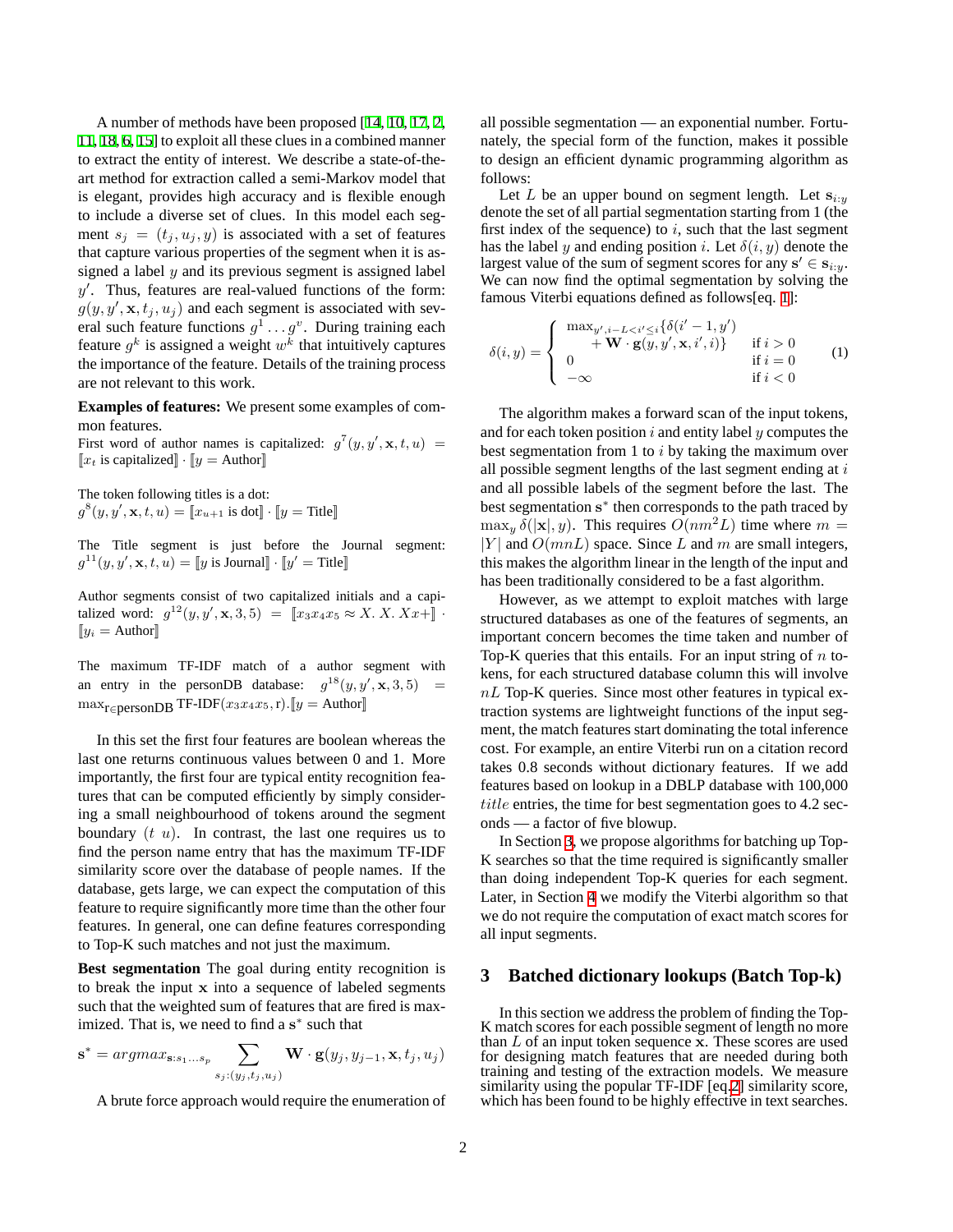The TF-IDF similarity between two text records  $r_1$  and  $r_2$ is defined as follows:

<span id="page-2-0"></span>
$$
\text{TF-IDF}(r_1, r_2) = \sum_{t \in r_1 \cap r_2} V(t, r_1) V(t, r_2) \tag{2}
$$
\n
$$
V(t, r) = \frac{V'(t, r)}{\sum_{t' \in r} V'(t', r)^2}
$$
\n
$$
V'(t, r) = \log(\text{TF}(t, r) + 1) \log(\text{IDF}(t))
$$

In the above, the IDF term makes the weight of a token inversely proportional to its frequency in the database and the TF term makes it proportional to its frequency in the record. Intuitively, this assigns low scores to frequent tokens (stop-tokens) and high scores to rare tokens.

We use a threshold  $\epsilon$  to limit matches only to values greater than  $\epsilon$  because features with very low scores are not useful and unnecessarily increase running time and have even been found to reduce accuracy in some cases. Even distinctly dissimilar record pairs have non-zero positive similarity scores due to the presence of stop-tokens.

The basic Top-K search problem with the TF-IDF similarity measure is extensively researched [[7,](#page-9-12) [5,](#page-9-13) [19](#page-9-14), [20](#page-9-7)] in the information retrieval and database literature. Thus, a simple mechanism of solving our Batch-Top-K problem is to invoke the basic Top-K algorithm for each and every segment of length less than or equal to  $L$  in the input sequence. However, since segments have overlapping tokens there is scope for significant gains by batching their computations. The state-of-the-art Top-K algorithms are highly optimized to balance the number of tidlist<sup>[4](#page-2-1)</sup> fetches with record fetches via lower and upper bound score estimates. Utilizing these optimizations along with effectively sharing the partial and final results of one sub-query in the evaluation of another is a challenging problem.

We first present a highly optimized Top-K search algorithm that combines ideas from several Top-K and range search papers [\[7](#page-9-12), [5](#page-9-13), [19](#page-9-14), [16](#page-9-15)]. We then present our algorithm for the batch Top-K search problem.

### <span id="page-2-2"></span>**3.1 Simple Top-k**

Given a relation  $R$ , and an input query string  $x$  of tokens, the simple Top-K search problem seeks to find the records in R with the k largest TF-IDF matches with x provided the match score is greater than a threshold  $\epsilon$ .

As in all existing methods [[5,](#page-9-13) [19\]](#page-9-14), we assume an inverted index on  $R$  where for each token  $t$  we maintain a list of ordered pairs  $(r, V(t, r))$  of all record identifier (rid) r in R that contain the token  $t$ . We call this the tidlist of token  $t$ . Since in general, the database can be quite large we assume that the index is stored in a relational database. The inverted index is a relation with records consisting of a token-id  $t$ ,

**INPUT** Query String  $Q = q_1 q_2 \dots q_n$ , k and  $\epsilon$ 

- 1:  $X = x_1 x_2 \dots x_n$  = tokens of Q sorted in decreasing order of  $V(q_i, Q)$ 2:  $maxV(t) = max<sub>r</sub> {V(t, r)}$
- //tidlist(t)[cursor]=value in tidlist(t) at position=cursor
- 3: find min p s.t.  $\sum_{p \le i \le n} V(x_i, X) * \max V(x_i) < \epsilon$
- 4:  $\forall t \in S$ , fetch tidlist(t) where  $S = \{x_i | 1 \le i \le p\}$ <br>5: bestOffset =  $\sum_{\forall t \in S} V(t, X) * \max V(t)$
- 5: bestOffset =  $\sum_{\forall t \notin S} V(t, X) * \max V(t)$
- { process the tidlists in S, row-wise }
- 6: **for** row = 1 to  $\max_{\forall t \in S} {\mid}$  tidlist(t)|} **do**<br>7: curMax= =  $\sum_{x \in S} {\mid}$  v(t,X)\*tidlist(t)[c
- 7: curMax= =  $\sum_{\forall t \in S} V(t,X)^*$ tidlist(t)[cursor]
- 8: **if** curMax+bestOffset  $<$  max( $\epsilon$ , topK[k]) **then**
- 9: break 10: **end if**
- 
- 11: fetch  $(r, V(t,r))$ = tidlist(t)[cursor],  $\forall t \in S$ , and update score(r)+=  $V(t, X) * V(t,r)$
- 12: UpdateTopK(r, score(r) ) and add r to CandidateSet
- 13: **end for**
- 14: **if** bestOffset>0 OR NOT(all tidlists were fully merged) **then**
- 15: best estimate(r) =  $score(r)$  +curMax + bestOffset
- 16:  $\forall$  r ∈ CandidateSet s.t best estimate(r) > max( $\epsilon$ , topK[k]) fetch r from database, find Similarity Score (r) and add to finalSet
- 17: **else**
- 18: set CandidateSet to final set
- 19: **end if**
- 20: return the Top-K records from the final set. {**Procedure: UpdateTopK(record id r, score)**

//This function maintains an ordered list *t*opK of top K values among the currently seen items}

### **Algorithm 1. Simple Top-k**

a rid r and its score  $V(t, r)$ . We rely on suitably defined database indices to get for a given token  $t$  its tidlist in decreasing order of  $V(t, r)$  values. For each token t, we maintain in a separate table aggregate statistics about the token's IDF value and the maximum  $V(t, r)$  of any record containing the token. This table is small and can be assumed to be cached in the application.

The simple Top-K algorithm is described in Algorithm 1. We first sort tokens of  $x$  in decreasing order of their IDF values and then divide them into two parts 'strong' and 'weak' (as suggested in [[16\]](#page-9-15)) where the weak set consists of the largest suffix of the sorted list whose maximum sum of scores is less than  $\epsilon$ . Intuitively, this ensures that all rids with match  $\geq \epsilon$  appear at least in one strong list. We expect most of the stop-tokens to go to the weak set. We then open cursors on tidlists of each of the  $n'$  tokens in the 'strong' set in sorted order of  $V(t, r)$  values. This creates n' lists of pairs  $(r, V(t, r))$  and we merge them in a manner similar to Fagin's rank merging algorithm [[7\]](#page-9-12) to get a set of candidate records. The merging algorithm exploits the sorted nature of the tidlists to estimate upper bounds on scores of unseen records so that we can stop advancing on cursors if the estimated upper bound score is less than the Top-K partial scores of seen records or  $\epsilon$ . Similarly, any record from the candidate set with upper bound score less than  $\epsilon$ is removed. The remaining records are then fetched from

<span id="page-2-1"></span><sup>4</sup> tidlist refers to list of tuple-ids containing a given token. This is analogous to document-id list in a inverted-word index used in IR applications.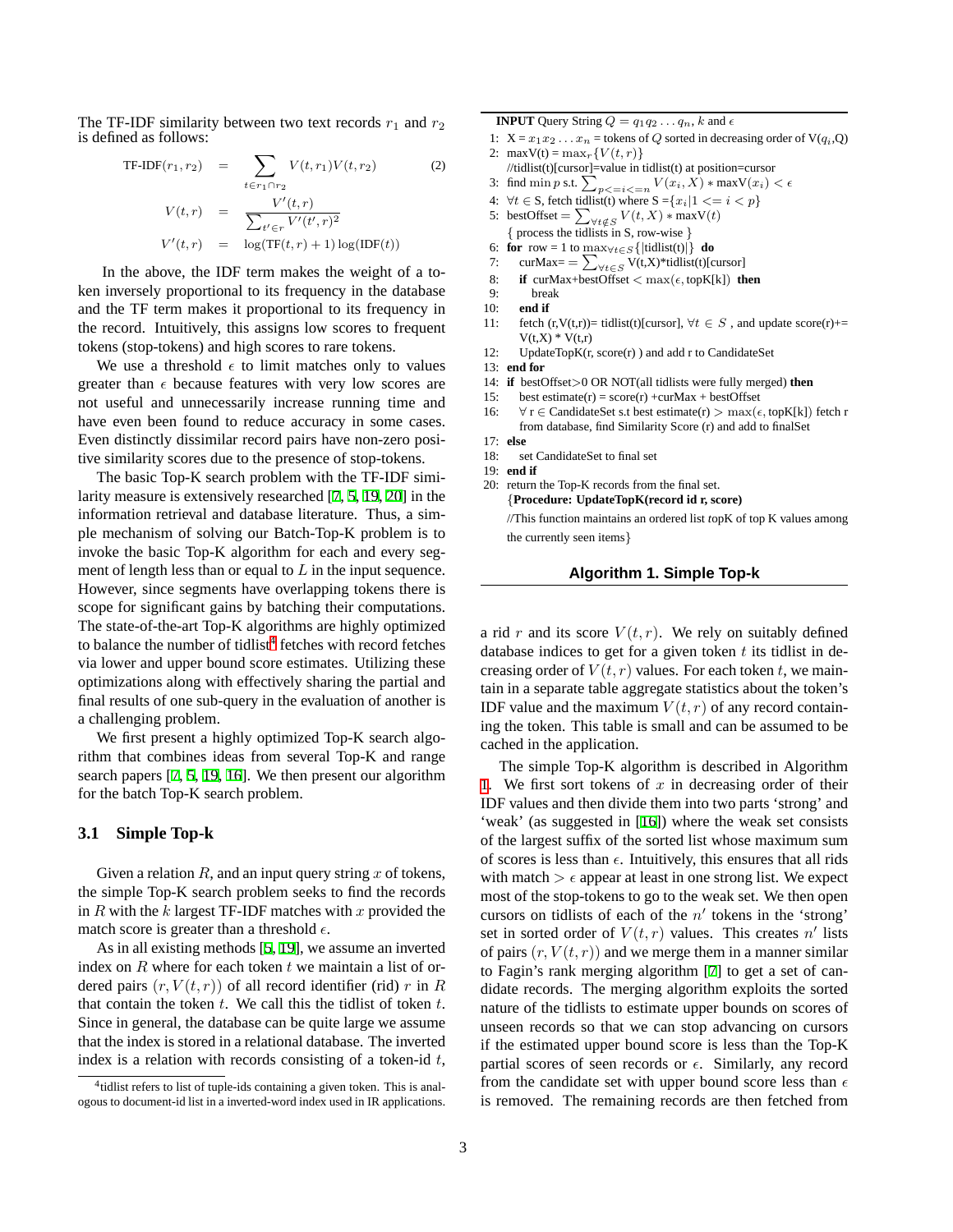database (point query), their final similarity scores computed, and Top-K among them are returned.

Our approach allows us to effectively utilize the distribution of scores in tidlists and limit the size of candidate set. Though total tidlist fetch time is not affected, the total time spent in point queries is significantly reduced. Also we do not make a complete parallel sorted access on all columns as in Fagin's algorithm, as we do not fetch tidlists from 'weak' segment.

#### **3.2 Batch Top-K algorithm**

In the batch Top-K setting our goal is to find the Top-K match for each possible subsequence of tokens in a text record  $\mathbf{x} = x_1 \dots x_n$ . Given a maximum segment length *L*, for each segment sub-query  $Q = q_i q_{i+1} ... q_{i+j}$  where  $1 \leq i \leq n - L + 1$  and  $0 \leq j \leq L - 1$ , we need to find the Top-K matches for  $Q$  with a given relation  $R$  provided the match-score is  $\geq \epsilon$ .

The easiest way to share work across multiple subqueries is to cache data fetches. Tidlist fetches are cached because a token occurrs in many sub-queries. We also cache records fetched during point queries because it is common for the same record to appear in the candidate set of overlapping segments. We call this algorithm that shares only data fetches but otherwise executes each Top-K independently our baseline **Iterative** algorithm.

The sharing of computation, in particular, the list merges is more challenging because the Top-K algorithm above crucially depends on token scores  $V(t, Q)$  which change as Q changes. Therefore, the bounds of one query might make the results of merging a set of tidlists unusable for another.

We can maximize reuse of list merges if we ignore bounds and perform full merges as proposed in the progressive algorithm below.

#### <span id="page-3-1"></span>**3.3 Progressive Algorithm**

Let  $L_1 \ldots L_n$  denote the *n* tidlists for the tokens in **x** in the order in which the tokens appear in x. When merging a contiguous set s of tidlists we generate another tidlist  $L_s$  in the same decreasing score order. Let  $F_i$  denote the frontier set,  $F_i = \{L_s | s = \{j, j+1, \ldots, i\} \forall j \in [i-L+1, i]\}.$  The progressive algorithm fetches each  $L_i$  in sequence and merges it with each of the lists in the frontier set  $F_{i-1}$  to form a new frontier  $F_i$  as shown in Figure [1](#page-3-0) for  $n = 5$ ,  $L = 4$  and  $i = 4$ . The algorithm stops after outputting the Top-K from frontier  $F_n$ .

The total number of list merges is  $O(nL)$  which is much smaller than the  $O(nL^2)$  merges performed when executing each Top-K independently. However, empirical results show that the progressive algorithms is significantly slower than the iterative algorithm primarily because of the various



<span id="page-3-0"></span>**Figure 1. Moving Frontier**

optimizations in the underlying Top-K, including pruning of lists based on upper bounds and the elimination of weak tidlists. Some of the tidlists may be arbitrary large, almost half the size of the given relation, in that case most of the time is spent in retrieving the tidlist from the database and merging these long lists. We next propose an algorithm that avoids these deficiencies.

#### **3.4 Segmented Algorithm**

Given a string **x**, we use the criterion of simpleTop-k above to mark the tokens in a sub-query Q of **x** as *weak* or *strong*. A token is globally strong if it is strong in any of the subqueries, otherwise it is globally weak. We use  $L_i$  to denote the tidlist of a token  $x_i$  if it is weak, otherwise we denote it by  $S_i$ . The strong and weak tokens might be arbitrarily interleaved in x. Our strategy is to merge the lists for strong tokens completely for each subquery  $Q_{ji} = \{x_j, ..., x_i\}$  progressively. Note that this differs from Progressive Algorithm [3.3,](#page-3-1) in that weak tokens are ignored while merging. Figure [2](#page-4-1) shows an example of the complete merged lists for  $n=7$  and  $L=7$ , where  $x_2, x_3$ ,  $x_5$  and  $x_6$  are the strong tokens. As these are short tokens, a complete merge will not take much time compared to the time taken for partial merge in case of simpleTopK. But we gain since we can reuse the complete merge for other subqueries, where as we could not reuse the partial merged lists in Iterative algorithm. In this case, since we perform complete merges we scan the tidlists in rid order so as to allow for faster merges.

Then we iterate over each sub-query  $Q_{ji}$ . If all the tokens of Q are strong, we output top k records of the merged list  $Z_{j,i}$ , where  $Z_{j,i}$  denotes the complete merger of all strong tokens from  $j$  to  $i$ . If all the tokens are weak, there will not be any result  $\geq \epsilon$  for  $Q_{ji}$ . If  $Q_{ji}$  contains both weak and strong tokens, we find the complete merged list of all the strong tokens of  $Q_{ji}$  (Step 10 of Algorithm 2). Then we filter it using the best estimated contribution from weak tokens, to obtain candidate list and find the actual scores for records in the candidate list by point queries against the database. To make point queries efficient, we also cache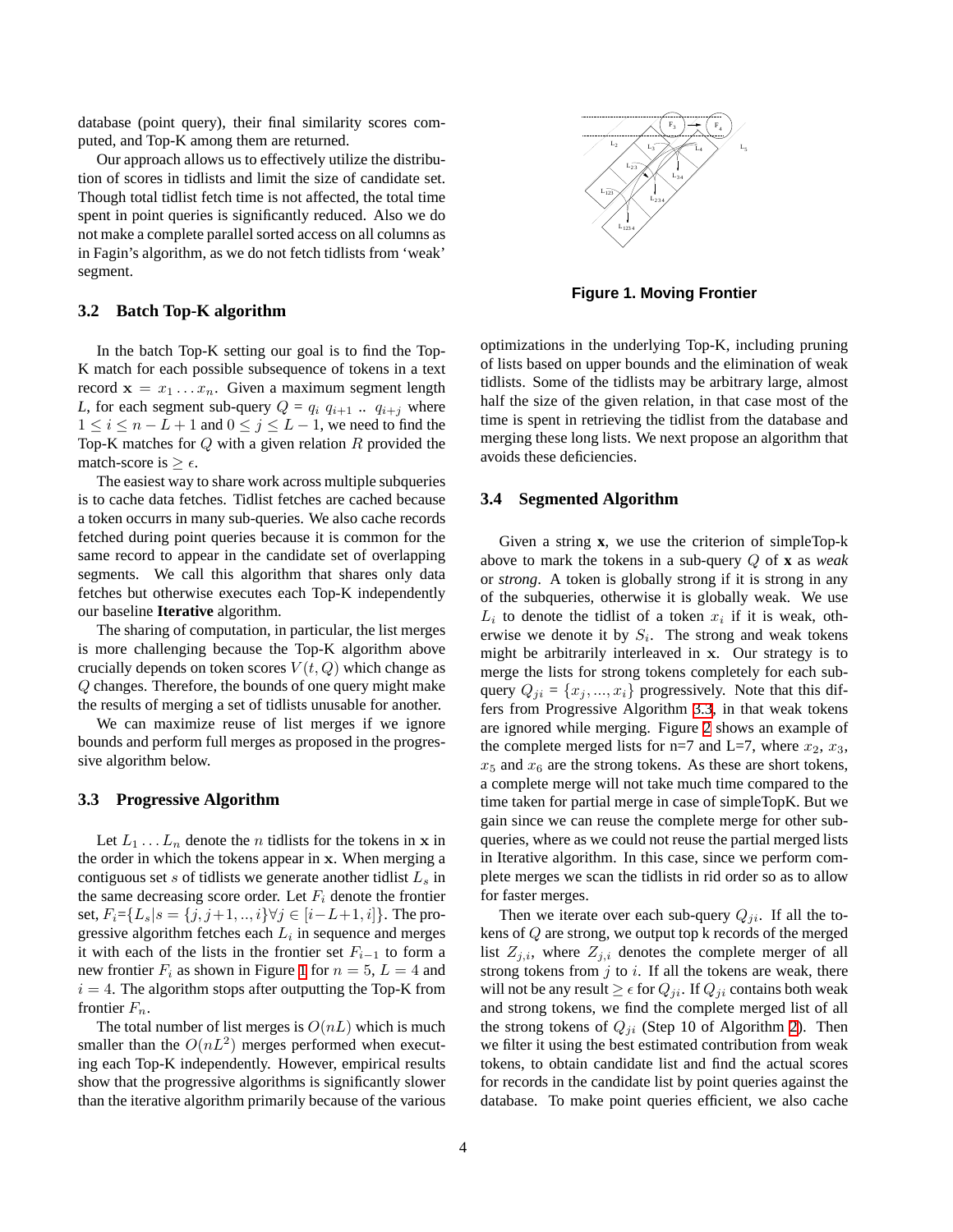

<span id="page-4-1"></span>**Figure 2. Complete Merged Lists in Segmented Batch TopK**

the result of the point queries. Segmented Batch-Top-K is a efficient, yet simple to implement algorithm.

```
INPUT: X = x_1 x_2 \ldots x_n, k, \epsilon, LOUTPUT: Batch Top-K
 1: Mark each x_i as global weak or global strong w.r.t. query X
 2: S = Set of all strong tokens3: Moving from left, merge the lists of strong token progressively
 4: Z_{i,i} = Merged list of strong tokens of subquery x_i \dots x_i5: for each pair (j,i) in \{(u, v) : v - u < L, 1 \le u \le v \le n\} do
 6: if \{x_j, \ldots, x_i\} \subseteq S then<br>7: output top-k from Z_{j,i}output top-k from Z_{j,i}8: else
 9: if NOT (\{x_j \dots x_i\} \subseteq X - S) then
10: \alpha = \min\{\gamma : x_{\gamma} \in S, j \leq \gamma \leq i\}11: \beta = \max{\gamma : x_{\gamma} \in S, j \leq \gamma \leq i}12: C_{\alpha,\beta} = candidate set filtered from Z_{\alpha,\beta}13: Do point queries for each r \in C_{\alpha,\beta} and output top-k<br>14: end if
           end if
15: end if
16: end for
```


## <span id="page-4-0"></span>**4 Optimizing Viterbi with dictionary lookups**

We show how to modify the Viterbi algorithm for finding the best segmentation so as to not require *exact* dictionary match scores for all possible input segments. Our goal is to exploit cheaper non-dictionary features and bounds on match scores to reduce the set of segments for which we need to get exact similarity.

Consider the Viterbi Equation [1.](#page-1-0) Suppose now the feature function  $g(y, y', x, i', i)$  instead of necessarily returning the exact feature value, returns a lower bound  $\mathbf{g}^{l}(y, y', \mathbf{x}, i', i)$  and an upper bound  $\mathbf{g}^{u}(y, y', \mathbf{x}, i', i)$ within which the actual value lies. For features that are cheap to compute the lower and upper bounds are the same. For the more expensive dictionary features, it is relatively cheap to get lower and upper bounds via aggregate token statistics or partial merges of the strong lists, but the exact values require expensive point queries or complete tidlist merges.

We therefore start with bounds on the exact values and refine the bounds only when the existing tight features cannot uniquely find the best segmentation.

For ease of exposition we partition features into one of two types: *state features* that are independent of the previous label y' and *transition features* that depend on the transition features; and assume that the expensive dictionary features are all state features.

Given an input x, for each of its segment  $s = (t, u, y)$ with start boundary t, end boundary  $u (u < t + L)$  and label  $y$ , we maintain the following quantities:

- suffix  $UB(u, y)$ : an upper bound to the total score over all segmentation from  $u + 1$  until the end position n with the previous label  $y$ . This is the maximum score we can obtain over all segmentation starting with  $u+1$ where the previous label is  $y$ .
- suffixLB $(u, y)$ : a lower bound to the total score over all segmentation from  $u + 1$  to n where the previous label is y. This is the score we are guaranteed to obtain for the best segmentation starting from  $u + 1$  with previous label y.
- segmentUB, segmentLB: the upper bound and lower bound on the sum of scores of the state features of segment s.
- inaxact-F: the set of features yet to be refined for segment s
- prefixCurrent: the current best score of a segmentation from the start position 1 and ending in segment  $s$ , excluding the scores of the state features of s.

There are two main phases of the algorithm. A backward Viterbi phase when we compute the suffixUB, suffixLB, segmentLB and segmentUB values for all segments. This is followed by a forward phase where we depend on a branch and bound algorithm to refine the match scores of only the minimum number of segments needed to find the optimal segmentation.

## **4.1 Backward Viterbi pass**

In the reverse Viterbi pass we find the suffixUB and suffixLB values for each position  $i(1 \leq i \leq n)$  and label y. During this pass we also store for each segment, the upper bound segmentUB and lower bounds segmentLB on the state scores of each segment while also recording the features inaxact-F which need refinement. For each segment  $s = (t, u, y)$  the segmentUB and segmentLB values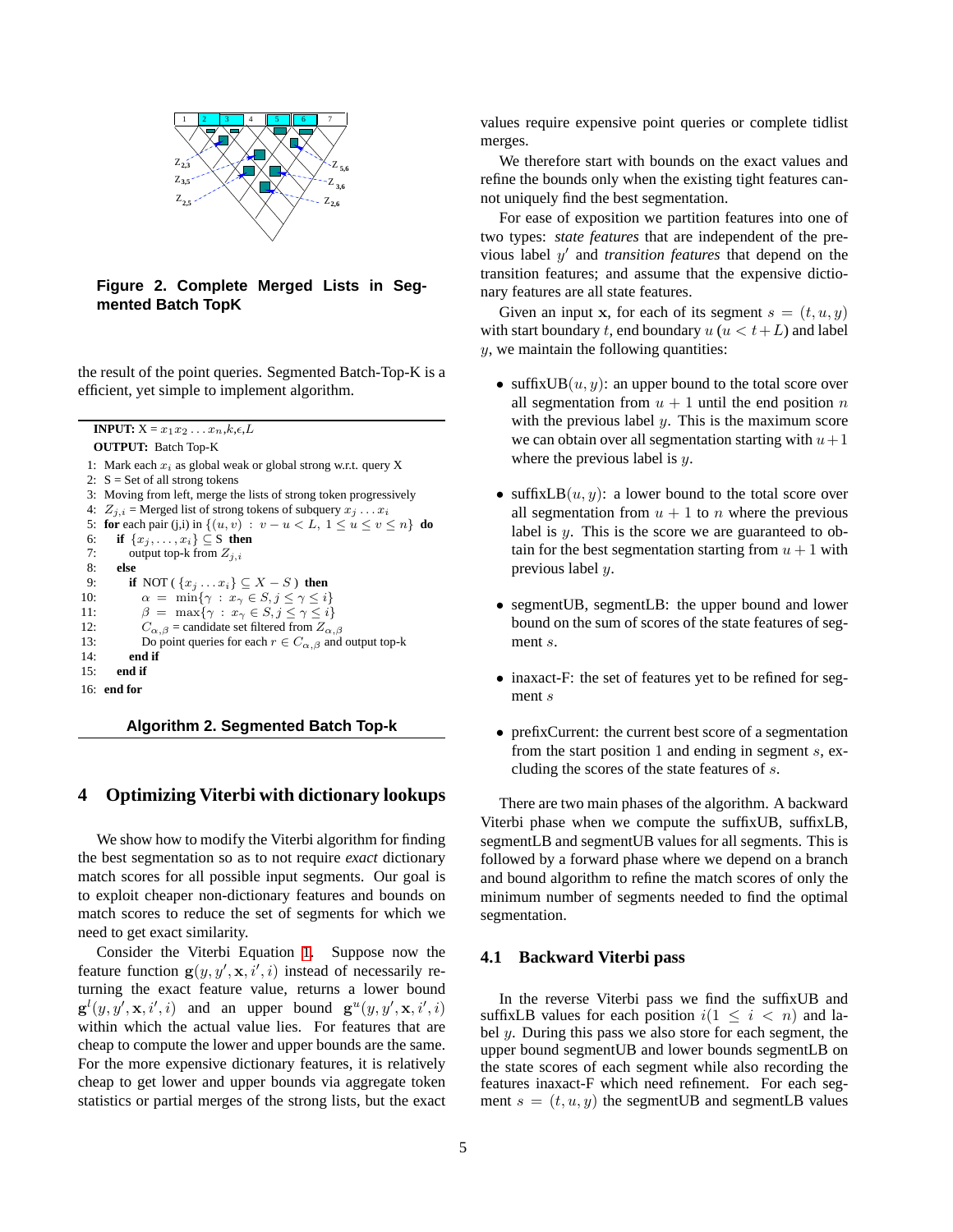are computed as follows:

$$
\text{segmentUB}(t, u, y) = \sum_{w_j \ge 0} w_j \cdot g_j^u(y, \mathbf{x}, t, u)
$$
\n
$$
+ \sum_{w_k < 0} w_k \cdot g_k^l(y, \mathbf{x}, t, u)
$$
\n
$$
\text{segmentLB}(t, u, y) = \sum_{w_j \ge 0} w_j \cdot g_j^l(y, \mathbf{x}, t, u)
$$
\n
$$
+ \sum_{w_k < 0} w_k \cdot g_k^u(y, \mathbf{x}, t, u)
$$

Now using the following backward Viterbi we compute the suffixUB and suffixLB values for each position  $i$  and label  $y$ . Assume  $g'$  includes only transition features.

$$
\begin{array}{rcl} \mathrm{suffixUB}(i,y) & = & \max\limits_{y',i
$$

An important issue is how to assign the initial lower bound  $g^l$  and upper bound  $g^u$  for the TF-IDF similarity features. There are several options: One option is to assign the trivial bounds of 0 and 1 respectively — this requires no work but would produce weak values of suffixUB and suffixLB causing the followup forward refinement to do several refinements. A second option is to compute the upper and lower bounds from the aggregate token statistics. This gives tighter bounds at negligible overheads since the token statistics are cached in memory. A third option is to perform partial tidlist fetch and merges , for example following the Segmented batch topk algorithm we perform all the strong segment merges and perform the point queries only when asked to refine to the exact score. As we perform increasing amount of work during the initialization, we run into the likelihood of most of the work being wasted and not useful for finding the best segmentation. We found the second option to provide the right tradeoff between the tightness of the initial bound and the time spent in its computation.

#### **4.2 Forward selective refinement phase**

We perform a branch and bound search strategy to order segments based on their promise of being part of the optimal segmentation and refine the inexact features in that order. For each segment s we maintain upper and lower bounds on the best possible path passing through the segment as: pathUB =  $\text{suffixUB}(u, y) + \text{segmentUB}(s) +$ prefixCurrent(s) and pathLB  $=$  suffixLB(u, y) + segmentLB(s) + prefixCurrent(s). Initially, prefixCurrent is negative infinity for all but the set of segments starting at 1 for which it is 0. We use a priority queue to maintain the segments sorted on their pathUB values. A lower bound on the best possible segmentation is the maximum of the pathLB values over all segments. Let bestLB denote this lower bound. This is the least score that the best segmentation is guaranteed to have. All segments with pathUB less than bestLB can be removed from the priority queue. The algorithm proceeds by dequeuing the segment s with the highest pathUB value. If s.inaxact-F is not empty, we refine the features in inaxact-F exactly and remove them from inaxact-F. We adjust segmentUB and segmentLB values of s by the refined amount and propagate the change to pathLB and pathUB and bestLB values. If s is an ending segment, that is,  $s.u = n$ , then ensure  $s$  is fully refined (segmentLB=segmentUB for s) and put it back to queue, after setting  $s.u = n + 1$ . Note that  $s.u = n + 1$  is an indicator that the path through this segment has exact score and if it is dequeued, then the path traced from s backwards gives the best possible segmentation. Otherwise, for all segments  $s'$  starting after  $s$ (i.e., with  $s'.t = s.u + 1$ ), if s' prefixCurrent is less than s.prefixCurrent+s.segmentLB+ $\mathbf{W}.\mathbf{g}'(s',y,s,y,s',t,s',u),$ we update the prefixCurrent value of  $s'$ , make s the previous segment of  $s'$ , and add  $s'$  to the priority queue with updated weights provided suffix  $UB(s')$  is greater than best LB. (The g' vector only includes the transition features and the third term can also be cached during the backward Viterbi pass. )

The algorithm is guaranteed to return the optimal solution when it terminates (the proof is similar to standard proofs used in Top-K [[7\]](#page-9-12) and A-star [[8\]](#page-9-16) search algorithms) but with fewer feature refinements than required by the forward Viterbi pass. The storage requirement of this algorithm is  $O(nLY)$  — this is comparable to the requirements of normal Viterbi. The priority queue is also limited to be no more than  $O(nLY)$  size since for each segment we have only a single entry in the queue. The time taken in the backward pass  $O(nLY^2)$  is the same as for normal forward Viterbi except that the expensive dictionary features are replaced by fast bounds. During the forward pass, the main cost is the feature refinements which in the worst case can be the same as in normal Viterbi but in most practical cases significantly less as we will see in the experimental section.

## **5 Experimental results**

In this section we demonstrate the efficiency of our BatchTopK algorithms and show the time improvement in entity recognition with the optimized Viterbi algorithm. We report experiments on two unstructured data sources.

**Cora**: Cora is a popular citations benchmark [\[13](#page-9-17)] that consists of references collected from the reference section of several academic papers. This dataset consists of 500 entries.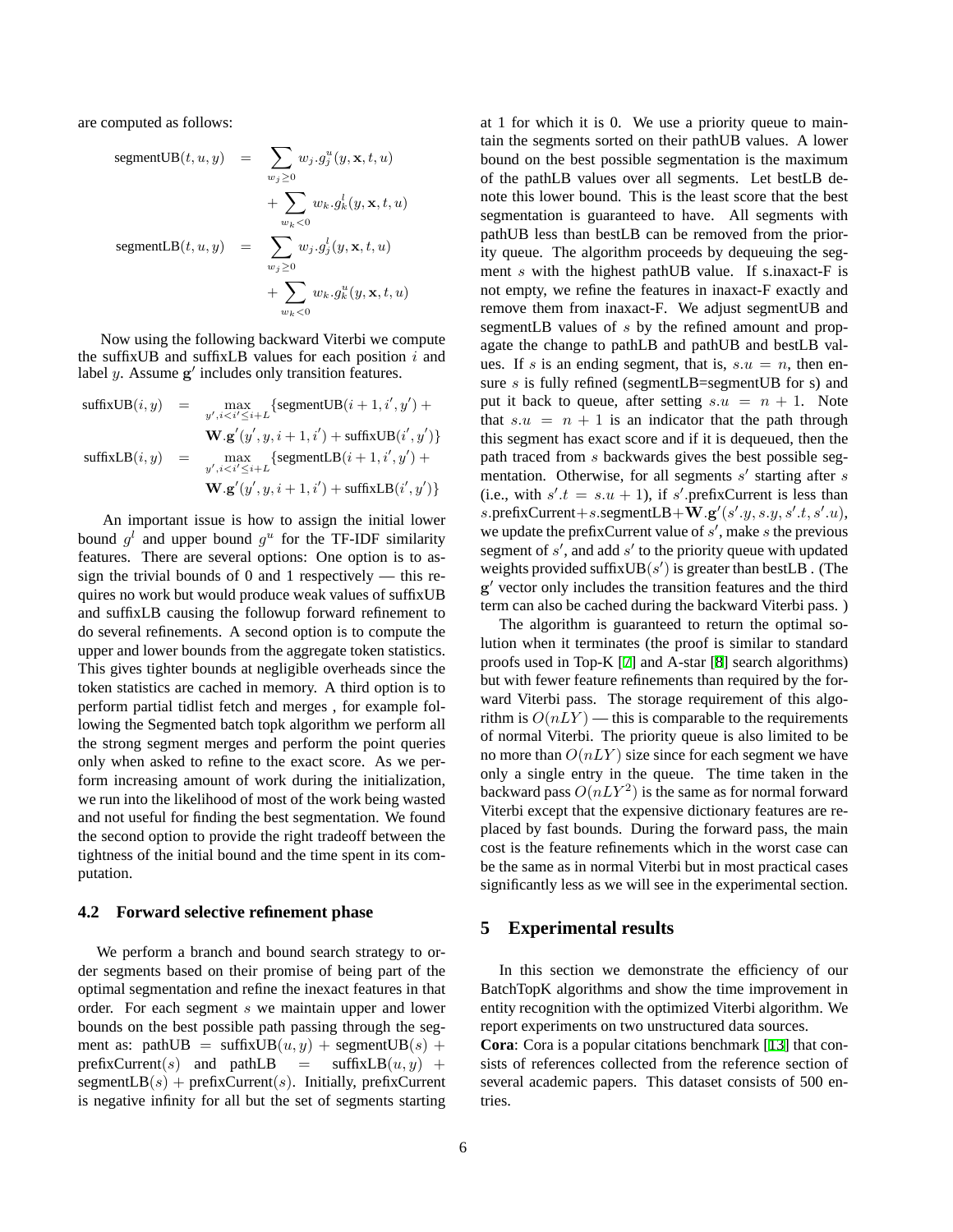**Articles**: This dataset consists of 100 journal articles collected by one of our authors from Citeseer and therefore formatted slightly differently from the Cora dataset. Also, unlike Cora it consists only of journal entries. The dataset is available at http://www.it.iitb.ac.in/∼sunita/data/personalBib.tar.gz.

In both cases our goal was to extract title, author names and journal names from the unstructured text. The reference database for defining similarity features was DBLP consisting of 360,000 titles and 280,000 authors. The average length in DBLP of title and author field was 8 and 3 respectively. As in most real life datasets, we observe that tokens exhibit a zipfian distribution. There are many stop tokens whose tidlist sizes range in tens of thousands, that are spread out in the tail of the distribution. The  $\max_t |tidlist(t)|$  was 108284 and 102259 for DBLP title and author databases respectively.

All experiments were run with default values of  $\epsilon = 0.5$ , top  $k = 10$  and full database size. We also show graphs with changing values of these parameters. The maximum segment size was 20 for the Title dictionary match and 6 for the authors dictionary match. The average query length for articles dataset was 34 and 28 for cora dataset.

The database and inverted index was stored in Postgres version 7.4.2. The Batch Top K and Viterbi algorithms were implemented in Java and interacted with Postgres via JDBC. All our experiments were performed on an IBM X220 server with 2 GB of main memory and Intel PIII processor rated at 1.2 GHz.

## **5.1 BatchTopK experimental results**

We first study the performance of the following batch Top-K algorithms. We compare our proposed Segmented Batch-Top-K with the Iterative Batch-Top-K algorithm that issues independent Top-K searches for each segment but caches tidlist fetches and results of point queries. We also compare the Batch-Top-K algorithm with a lower bound on the most optimized Batch-Top-K algorithm possible given a simple Top-K algorithm. For computing the lower bound we partition the query string into non-overlapping segments, and sum up the time taken for the most optimized simple Top-K for each segment. This is a lower bound since we are solving a subset of all possible simple Top K searches of Batch-Top-K and there is no sharing possible amongst disjoint segments. We choose a partitioning that produces a tight lower bound by picking the most expensive non-overlapping segments (Algorithm 3).

In Figure [3](#page-7-0) we report running times for the above three methods on a set of 100 queries selected at random from the unstructured records of the dataset. For queries of article dataset, we perform the experiment on title and author fields, with corresponding full size dictionaries (360K titles,

 $LowerBound(x_1, x_n)$ **for** every sub segment  $x_i, \ldots, x_j$  required by Batch Top-K **do** call *simple Top-K* on  $x_i \nvert x_j$  using the best implementation of *simple Top-K* and measure time taken **end for** let  $x_a \ldots x_b$  be the segment, that took maximum time, T return T + LowerBound $(x_1, x_{a-1})$  + LowerBound $(x_{b+1}, x_n)$ 

#### **Algorithm 3. Lower bound on Batch-Top-K**

and 280K author names) and for Cora only report numbers with the title field. Though there is no natural ordering in the set of queries, we sort them in increasing order of the time taken by the Iterative method. We observe that for some of the long running queries, the Iterative algorithm can be almost a factor of ten worse than the Segmented Batch-Top-K algorithm. When averaged over the 100 queries, on both datasets we found Segmented to take one-third the time of Iterative for Titles and half the time of Iterative for Authors. Also, Segmented takes no more than twice the time of the lower bound, that includes significantly fewer segments.

The performance improvement in Segmented over Iterative is due to savings in repeated tidlist merges. We observe that this time improvement is greater for queries over titles, than authors. While querying over authors database we have very few strong tokens, as compared to title database. This is because of the shorter length of the author field(average=3) and a shorter collection of tokens that could find a good match over author database. In contrast, titles fields are longer (average=8) and there are far more tokens that match with the titles database. Therefore, Batch-TopK over authors yields fewer records and have lesser running times. Fewer strong tokens over authors database implies fewer tidlist merges and thereby reduced gain of Segmented over Iterative.

We have not included numbers for the Progressive algorithm (Section [3.3](#page-3-1)) because it takes more than a factor of ten times the running time of Iterative. This is mainly due to uniform treatment of all tokens. Stop-words (weak tokens) have very lengthy tidlists which take longer time for fetch and merges.

#### **5.1.1 Effect of database size and epsilon**

In Figure [4](#page-7-1)(a) we plot the running times of various Batch-Top-K algorithms for different dictionary sizes on the Articles dataset with epsilon fixed at 0.5. The time reported is averaged over 100 queries. As expected the relative improvement over Iterative increases as database sizes increases. In Figure [4\(](#page-7-1)b) we report results with varying values of  $\epsilon$  for the full database size. Top-K algorithms are sensitive to epsilon and running times increase rapidly for lower values of epsilon. The number of strong tokens in a query increases as epsilon decreases. This leads to rapid increase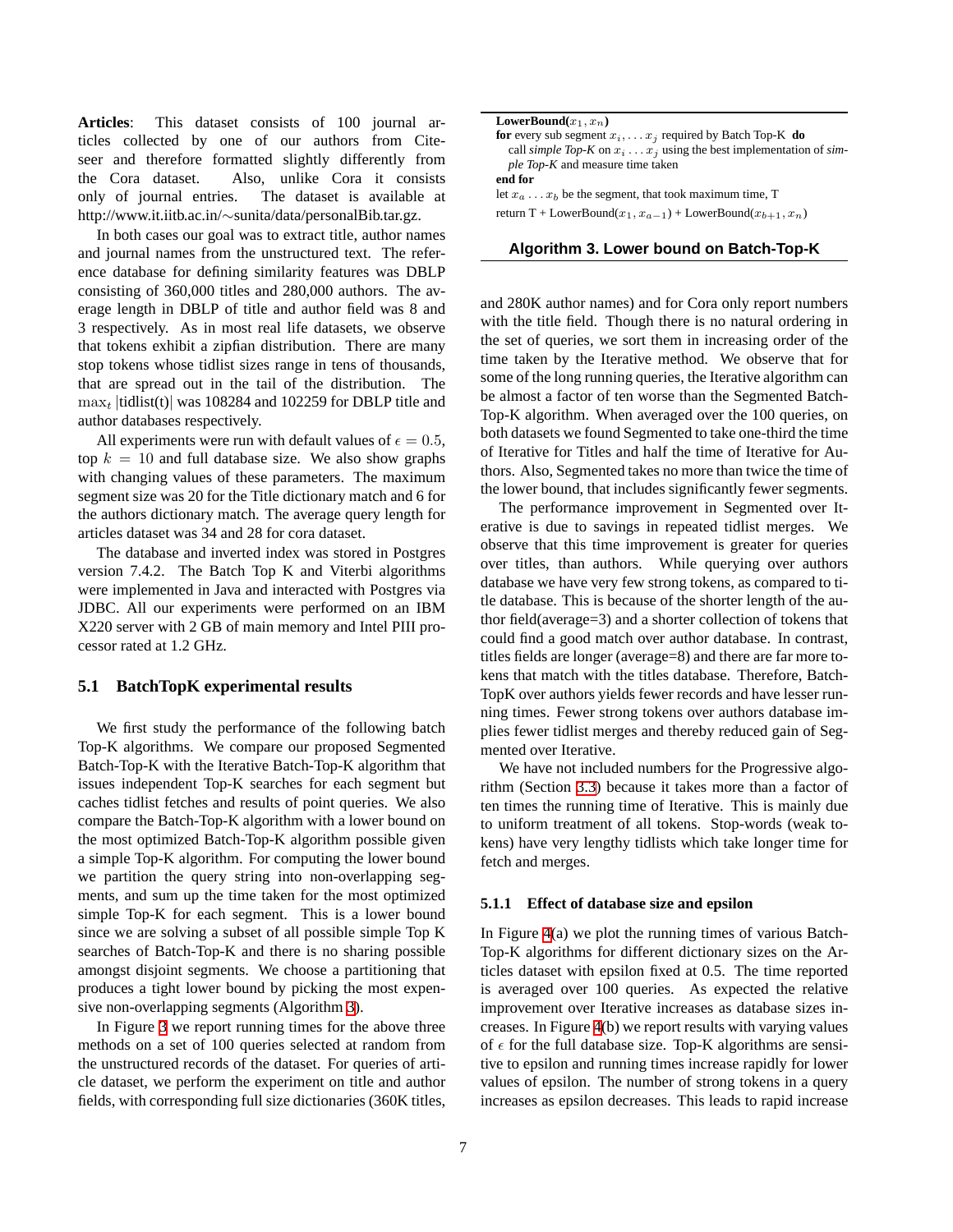

<span id="page-7-0"></span>**Figure 3. Running times (in milliseconds) of different Batch Top-K algorithms**



<span id="page-7-1"></span>**Figure 4. Effect of varying DB size and epsilon on running times (in milliseconds) of different Batch Top-K algorithms**

in running times of Iterative as the total number of tidlist merges increase. With Segmented however, the re-usage of tidlist merges, assauges the increase in the running times.

| accuracy | 76.0 | 76.3 | 70.12 | 69.46 |
|----------|------|------|-------|-------|

<span id="page-7-2"></span>**Table 1. Effect of epsilon on accuracy of the model**

### **5.2 Inferencing algorithms**

In this section we show the running times of our optimized inference algorithm (Optimized-Viterbi) and compare with the normal Viterbi algorithm running with the Segmented Batch-Top-K algorithm and Iterative Batch-Top-K algorithm. Note that the accuracy of entity recognition is unaffected by the different inferencing techniques, as they all return the optimum segmentation.

We trained two models of NER, one on 150 examples from the cora dataset and the other on 50 examples from the articles dataset. The training process assigned weights to the various features including the dictionary match features for the title and author columns. We fixed the value of epsilon to be 0.5 for all training and inferencing processes. This value was observed to provide sufficiently high accuracy for reasonable running times.

We show an example of the variation of accuracy with epsilon for the articles dataset on the authors column of DBLP in Table [1.](#page-7-2) We set  $\epsilon$  to different values, re-train our model, and measure accuracy. We observe that accuracy drops for higher values of  $\epsilon$ . For lower values of  $\epsilon$ , the training and inferencing times are very high. We choose a value of 0.5 as the right trade off for accuracy and running time. The  $\epsilon = 1$  case corresponds to not using the database. This illustrates the importance of external databases which boost accuracy from 69 to 76.

**Overall comparisons** In Table [2](#page-8-0) we present an overall comparison of the three methods for Viterbi-based inferencing and for reference also show the running time of Viterbi without any dictionary-based similarity feature. We observe that compared to Viterbi without any dictionary similarity features, Viterbi with a simple Iterative TopK algorithm could take upto a factor of twenty higher running time. This is reduced by more than a factor of half with the Segmented Batch-Top-K algorithm. The improvement for Cora-author is smaller because in this case even the Iterative algorithm took only 20% more time. Also optimized Viterbi for Authors performed worse because the overhead of the two pass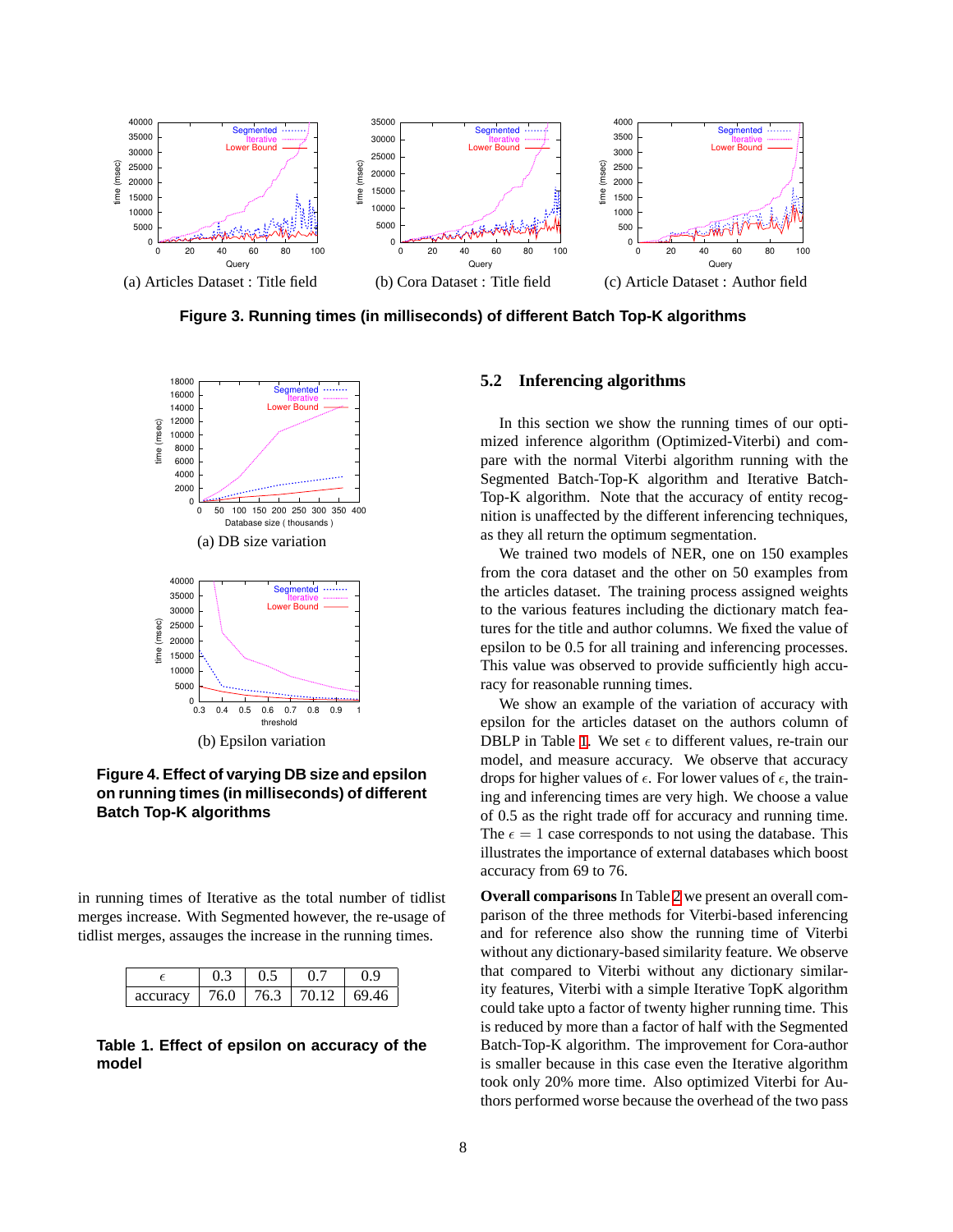|          |            | Average Inference Time (ms) |                      |                      |           |  |
|----------|------------|-----------------------------|----------------------|----------------------|-----------|--|
| DataSet  | Dictionary | Viterbi with                |                      |                      | Optimized |  |
|          |            | no dictionary               | <b>Iterative BTK</b> | <b>Segmented BTK</b> | Viterbi   |  |
| Articles | Title      | 715                         | 16398                | 8609                 | 2230      |  |
| Cora     | Title      | 559                         | 12520                | 5090                 | 1582      |  |
| Articles | Author     | 640                         | 1900                 | 880                  | 1192      |  |
| Cora     | Author     | 404                         | 564                  | 467                  | 763       |  |

<span id="page-8-0"></span>**Table 2. Overall result of the Inferencing Algorithms**

Viterbi is more than the savings due to partial segment refinement. The reason is because the Cora dataset mostly includes machine learning papers and these have little overlap with the DBLP database. Optimized Viterbi for Titles reduced running time by more than a factor of three over Segmented Batch-Top-K.

**Changing database size** We wish to study the effect of costly features on the running times of our inferencing algorithms. To vary the cost of our distance feature, we simply choose dictionaries of larger size, as this directly increases the cost of evaluating the distance feature. We observe in Figure [5](#page-8-1) that for smaller dictionary sizes Optimized-Viterbi is slightly slower than Viterbi with Segmented Batch-Top-K. This is because, for small dictionaries, the optimized Batch-Top-K algorithms are fast, and the savings in dictionary lookups due to Optimized-Viterbi are offset by the two stages of Viterbi that it requires. But as the dictionary size grows, the savings in dictionary lookups start making a significant impact on running time and for the largest database size there is a factor of four reduction even over the optimized Segmented Batch-Top-K algorithm and a factor of eight reduction over the independent Batch-Top-K algorithm.

The superior performance of the Optimized Viterbi algorithm does not make the Segmented Batch-Top-K algorithm redundant because during training we do not just require just the best segmentation but need to sum over the scores of all possible segmentation. In summary, these experiments show that when the database size is large, both the Segmented Batch-Top-K and the Optimized Viterbi algorithm proposed in this paper can significantly improve the performance of entity recognition systems.

## **6 Related work**

The work presented here is most related to the Top-K search problem, for which a number of algorithms have been proposed in the database and IR literature [[7,](#page-9-12) [5,](#page-9-13) [19,](#page-9-14) [20](#page-9-7), [16](#page-9-15)] and these are already discussed in Section [3.1.](#page-2-2) We build upon this work to design our segmented Batch-Top-K algorithm. We know of no earlier work on the specific



<span id="page-8-1"></span>**Figure 5. Comparison of average inferencing time of Viterbi and Optimized Viterbi**

Batch-Top-K problem that we solve in this paper.

Our ideas for extending Viterbi to a A-star like search algorithm for reducing costs of expensive features is related to the factored A-star algorithm of [\[9](#page-9-18)]. However, the setting there is different in that features are decomposed into disjoint sets and the suffix upper bound is computed for each set separately and summed up to get the total upper bound. Thus, there may not be any single path that corresponds to the upper bound. In our case, we have bounds associated with the values of features and the algorithm attempts to minimize expensive refinements of these bounds.

While there is prior work on the role of dictionaries to improve extraction accuracy [\[12](#page-9-19), [2](#page-9-0), [1](#page-9-1), [6](#page-9-6)], we are not aware of any work addressing the performance issues associated with exploiting large databases.